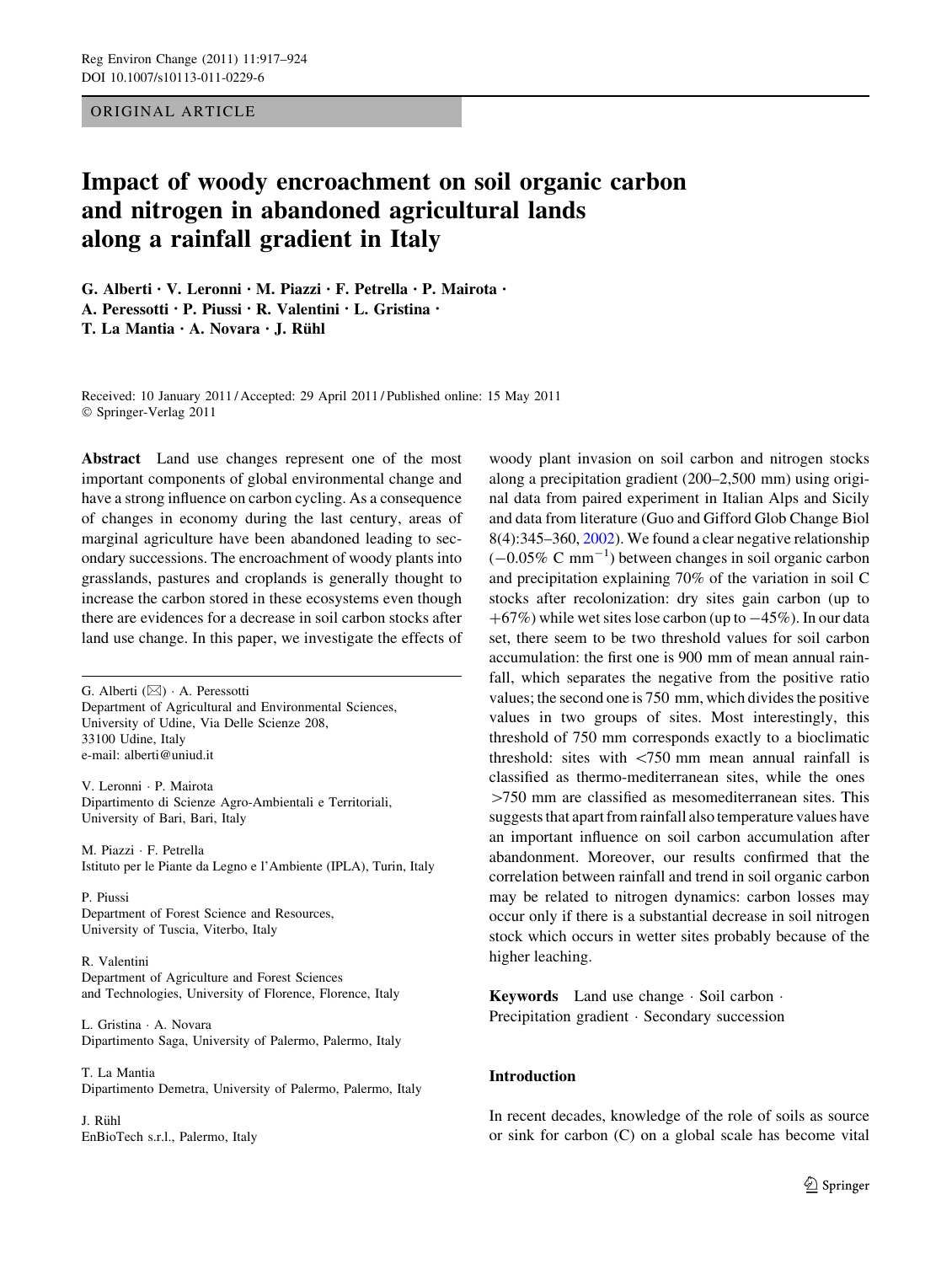for assessing changes in  $CO<sub>2</sub>$  atmospheric concentrations. Among the organic C reservoirs in terrestrial ecosystems, soil organic C has potential to sequester the largest amount of C for the longest time period. Some authors estimated that soils contain approximately twice as much C as the atmosphere or terrestrial vegetation. Schimel [\(1995](#page-7-0)), Watson et al. [\(2000](#page-7-0)) and Dixon et al. ([1994\)](#page-6-0) estimated that forest ecosystems contain approximately half of the total terrestrial C pool, with two-thirds of this stock residing in forest soils. Organic carbon (OC) accumulation in soils reflects the balance of C inputs as organic matter (returns of plant/root residues) and C losses from the soil (as carbon dioxide, dissolved OC and loss through erosion) (Lal [2004\)](#page-6-0). At steady state, each soil has a theoretical equilibrium C content depending on the nature of vegetation, precipitation and temperature (Paul et al. [2002;](#page-7-0) Guo and Gifford [2002](#page-6-0), Dawson and Smith [2007\)](#page-6-0). This equilibrium between inflows and outflows can be disturbed by land use change until a new equilibrium is reached in the new ecosystem. Thus, after the land use change, soil can act as a source or a sink of C according to the ratio between inflows and outflows.

In the Northern midlatitudes, one of the most important land use change of the last century has been the abandonment of agricultural areas, such as meadows, pastures and croplands. In Europe, 12.9% of the 'Arable Land and Permanent Crops' have been abandoned between 1961 and 2001, corresponding to ca.  $195,000 \text{ km}^2$  (FAO Database [2001\)](#page-6-0). Within such areas, secondary succession dynamics may cause within few decades a complete change in vegetation composition and structure (Ellenberg [1982](#page-6-0); Debussche et al. [1996;](#page-6-0) Mather [1992](#page-6-0); Piussi [2000](#page-7-0); Knops and Tilman [2000](#page-6-0); La Mantia et al. [2008;](#page-6-0) Rühl and Pasta [2008;](#page-7-0) Rühl et al. [2006](#page-7-0); Kuemmerle et al. [2009](#page-6-0)). One general trend of these succession dynamics is a gradual change from herbaceous to woody plant communities, but there is no overall rule for the direction and pace of these changes because there are many factors which influence the course of succession (meso and microclimatic conditions, distance of dispersal centres and the presence of dispersal vectors, active and passive facilitation mechanisms, the intensity and frequency of disturbances such as wildfires and herbivory, intra and infraspecific competition mechanisms, soil characteristics, etc.). Concerning the C-cycle, the change from herbaceous to woody plant communities goes along with an increase in plant biomass (Gingrich et al. [2007\)](#page-6-0), but, while an increase in C stored in plant biomass is obvious although difficult to quantify, there is considerable uncertainty about the magnitude and even the direction of changes in soil C stocks after agricultural abandonment. Several studies have reviewed the effect of agricultural abandonment on soil C stocks (Knops and Tilman [2000](#page-6-0); Guo and Gifford [2002](#page-6-0); Jackson et al. [2002](#page-6-0);

Paul et al. [2002](#page-7-0); Davis et al. [2003;](#page-6-0) Alberti et al. [2008\)](#page-6-0), but data are highly variable, with soil C either increasing or decreasing depending generally on the type of land use change. For example, while an increase in soil C after shifting from cropland to secondary forest is generally reported, a decrease from pasture to secondary forest or forest plantation is also reported (Paul et al. [2002;](#page-7-0) Guo and Gifford [2002;](#page-6-0) Alberti et al. [2008](#page-6-0)). Intriguingly, Jackson et al. ([2002](#page-6-0)) found a negative relationship between precipitation and changes in soil C content when cultivated grasslands are invaded by woody vegetation with drier sites gaining and wetter sites losing soil organic C. They also estimated that in some high-rainfall sites the losses of C could even outweigh the gains in plant carbon. According to some modelling works (Halliday et al. [2003;](#page-6-0) Kirschbaum et al. [2008\)](#page-6-0), C losses are likely to occur when there is also a decrease in nitrogen (N) stock. Thus, the correlation between rainfall and trend in soil organic C may be related to N dynamics.

In Italy, agricultural land abandonment rates are higher than the European percentage value: between 1961 and 2001, 29.7% of the ''Arable Land and Permanent Crops'' have been abandoned, corresponding to  $46,320 \text{ km}^2$  (FAO database). A part of these areas has undergone colonization by woody species: in fact, according to the Italian National Statistical Bureau (ISTAT), during the period 1950–1990, total forest area has increased by 17.5%. Forest recovery characterizes both the Alps and the Appenines (Piussi [2002](#page-7-0); Corona et al. [2005\)](#page-6-0) and this woody encroachment into abandoned croplands, meadows and grasslands is generally thought to lead to an increase in the C stored in the whole ecosystem (Guo and Gifford [2002](#page-6-0)). Also in the Southern Mediterranean part of Italy, where forest recovery after abandonment needs longer time periods and is often inhibited by disturbances such as wildfires and pasture, a significant increase in total soil C was measured after crop abandonment (La Mantia et al. [2007;](#page-6-0) Costa G e La Mantia [2005](#page-6-0)). However, even if agricultural land abandonment is a widespread phenomenon in Italy, detailed studies on C sequestration in soils after abandonment are lacking and few data are available to confirm or to reject the previously mentioned dynamics. These shortcomings may now be overcome since from 2008 to 2010 data on C sequestration in soils after land abandonment have been collected by the project CarboItaly, funded by Italian Ministry of Environment. In the present manuscript, we present some of the results of the project, analysing data from two of the national study sites [(1) the Pre-Alps in Northern Italy, and (2) Sicily in Southern Italy] with the aim to improve the national carbon accounting.

In the present paper, we address the following questions: does agricultural land abandonment lead to a reduction or an increase in organic carbon in soil in the two studied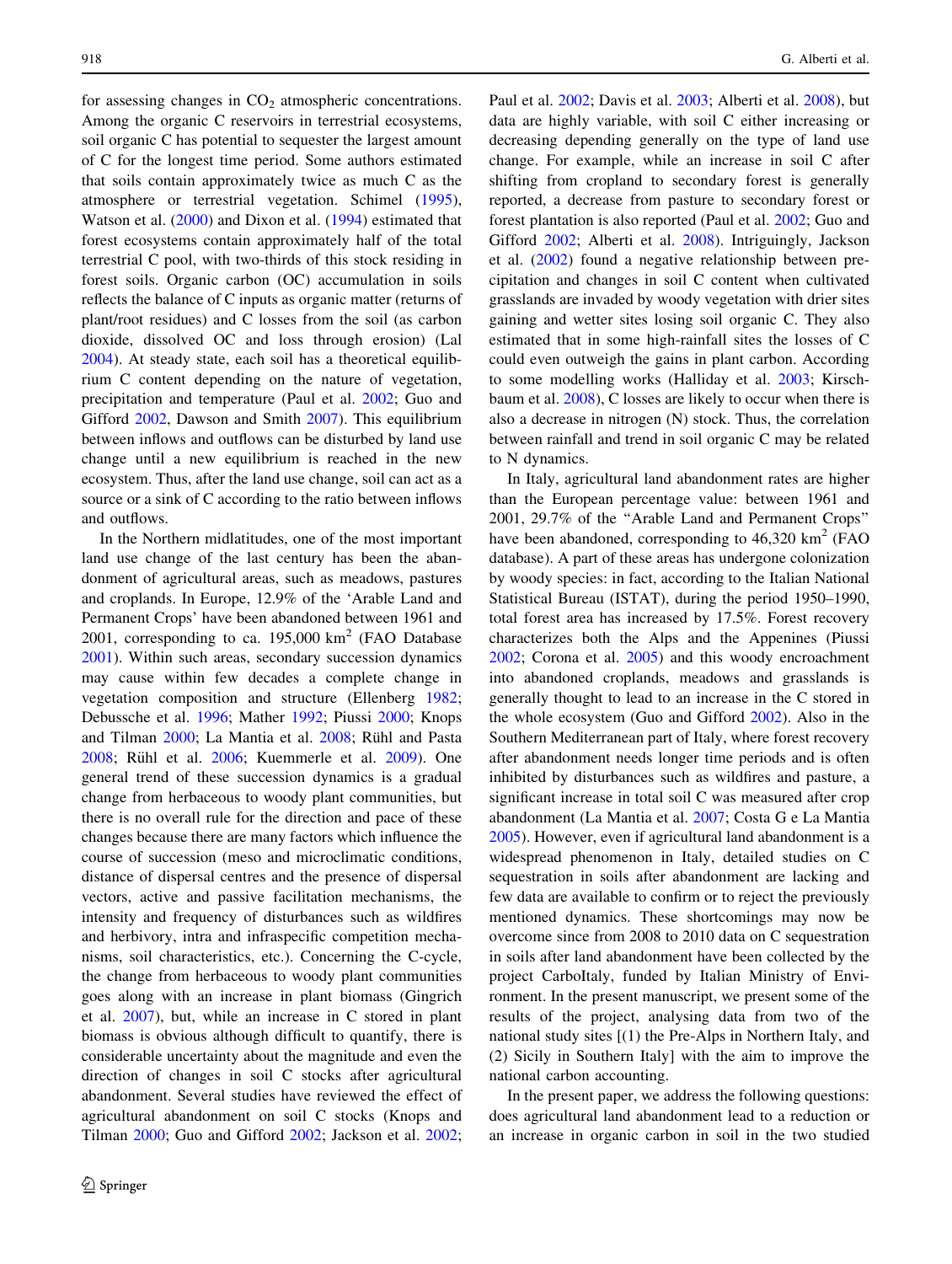Italian sites? What environmental factors determine such changes? Does the amount of rainfall play a role as it has been suggested by some previous studies?

# Materials and methods

#### Site description

Five study areas in the Pre-Alps and seven study areas in Sicily were chosen. The main environmental characteristics of each site are listed in Table 1.

Obviously, due to the differences in environmental factors such as mean annual rainfall, geological substrate and bioclimate, secondary succession dynamics of vegetation communities were not homogeneous for all the sites. Apart from this 'macro'-heterogeneity due to zonal environmental factors, succession dynamics between the sites differ also due to local factors, such as the distance of dispersal sources, the presence of dispersal vectors and disturbance factors. There was, however, one homogeneous factor within the study areas: in the Alps, preabandonment plots were always managed meadows and post-abandonment plots were always secondary forests, while in Sicily pre-abandonment plots were always croplands, and post-abandonment plots were always secondary shrublands. This choice was necessary because in the Alps meadow abandonment is the most common abandonment type, while in Sicily, this type is almost absent, as almost all agricultural abandonment occurs on croplands.

For each paired site, two  $530 \text{ m}^2$  plots were selected according to the criteria reported by Conteh ([1999\)](#page-6-0) and Davis et al. [\(2004](#page-6-0)). For the selection, paired plots were

Table 1 Main environmental characteristics of study areas

required to have similar soils, slope, aspect and elevation, but contrasting land use. In the Pre-Alps, paired plots were (1) a managed meadow characterized by perennial grasses and (2) a secondary forest, represented by meadows abandoned 10–75 years ago. As said previously, all secondary forests considered in the present study have the same species composition and can be classified as ash and maple mixed stands. Stand age was estimated according to the methodology proposed by Alberti et al. [\(2009](#page-6-0)) based on historical maps, aerial photographs, site visits and wood cores. All Pre-Alps sites were characterized by an oro- or supra-mediterranean bioclimatic thermotype (sensu Rivas-Martínez [2008\)](#page-7-0).

In Sicily, paired plots were (1) a cultivated cropland characterized by annual vegetation and (2) shrubland or open maquis, represented by old fields abandoned 10–40 years ago. In shrublands, the most common species were Spartium junceum L. and Pyrus pyraster (L.) Du Roi, while most common species in open maquis were *Pistacia* lentiscus L., Quercus pubescens Will. and Quercus ilex L. Abandonment age was estimated by analysing historical aerial photographs. All Sicily sites were characterized by a thermo- or mesomediterranean bioclimatic thermotype. For both Pre-Alps (Alberti et al. [2008\)](#page-6-0) and Sicily (Drago et al. [2002](#page-6-0)), mean annual rainfall and temperature values were acquired from Regional GIS Maps or directly from close by weather stations where present.

### Soil sampling

Soil sampling was conducted in 2008 in the Pre-Alps and in 2010 in Sicily. Sampling area within each land use was chosen very carefully to minimize the effects of spatial

| L | Site                | Altitude<br>$\left[\text{m a.s.}\right]$ . | Rain<br>[mm] | т<br>$({}^{\circ}C)$ | Bioclimatic<br>thermotype | Geological substrate | Land use pre/post  | Age of abandonment<br>(years) |
|---|---------------------|--------------------------------------------|--------------|----------------------|---------------------------|----------------------|--------------------|-------------------------------|
| A | Chiusa Pesio        | 900                                        | 1,430        | 12                   | n.a.                      | Sandstone/limestone  | Meadow/forest      | 23                            |
| A | Forgaria del Friuli | 800                                        | 2,055        | 13                   | Supra                     | Sandstone/limestone  | Meadow/forest      | 28                            |
| A | Trasaghis           | 1,000                                      | 2,130        | 13                   | Supra                     | Sandstone/limestone  | Meadow/forest      | 48                            |
| A | Faedis              | 800                                        | 2,265        | 13                   | Supra                     | Sandstone/limestone  | Meadow/forest      | 47                            |
| A | Taipana             | 600                                        | 2,415        | 8                    | <b>Oro</b>                | Sandstone/limestone  | Meadow/forest      | 67                            |
| S | Trappeto            | 150                                        | 650          | 17.5                 | Thermo                    | Sand/limestone       | Cropland/maquis    | 15                            |
| S | Santa Ninfa         | 450                                        | 654          | 17                   | Thermo                    | Clay                 | Cropland/shrubland | 25                            |
| S | Misilmeri           | 250                                        | 700          | 18                   | Thermo                    | Clay                 | Cropland/shrubland | 35                            |
| S | San Martino         | 750                                        | 750          | 14.5                 | Meso                      | Limestone            | Cropland/shrubland | 11                            |
| S | Giacalone           | 750                                        | 750          | 14.5                 | Meso                      | Limestone            | Cropland/shrubland | 30                            |
| S | Maletto             | 1,000                                      | 900          | 12.5                 | Meso                      | Volcanic             | Cropland/shrubland | 15                            |
| S | Zafferana Etnea     | 750                                        | 1,100        | 14                   | Meso                      | Volcanic             | Cropland/shrubland | 15                            |

L study area with A Alps and S Sicily, T mean annual temperature, Bioclimate thermotype of bioclimate sensu Rivas-Martinez; Land use before abandonment (pre) and after abandonment (post). n.a. not available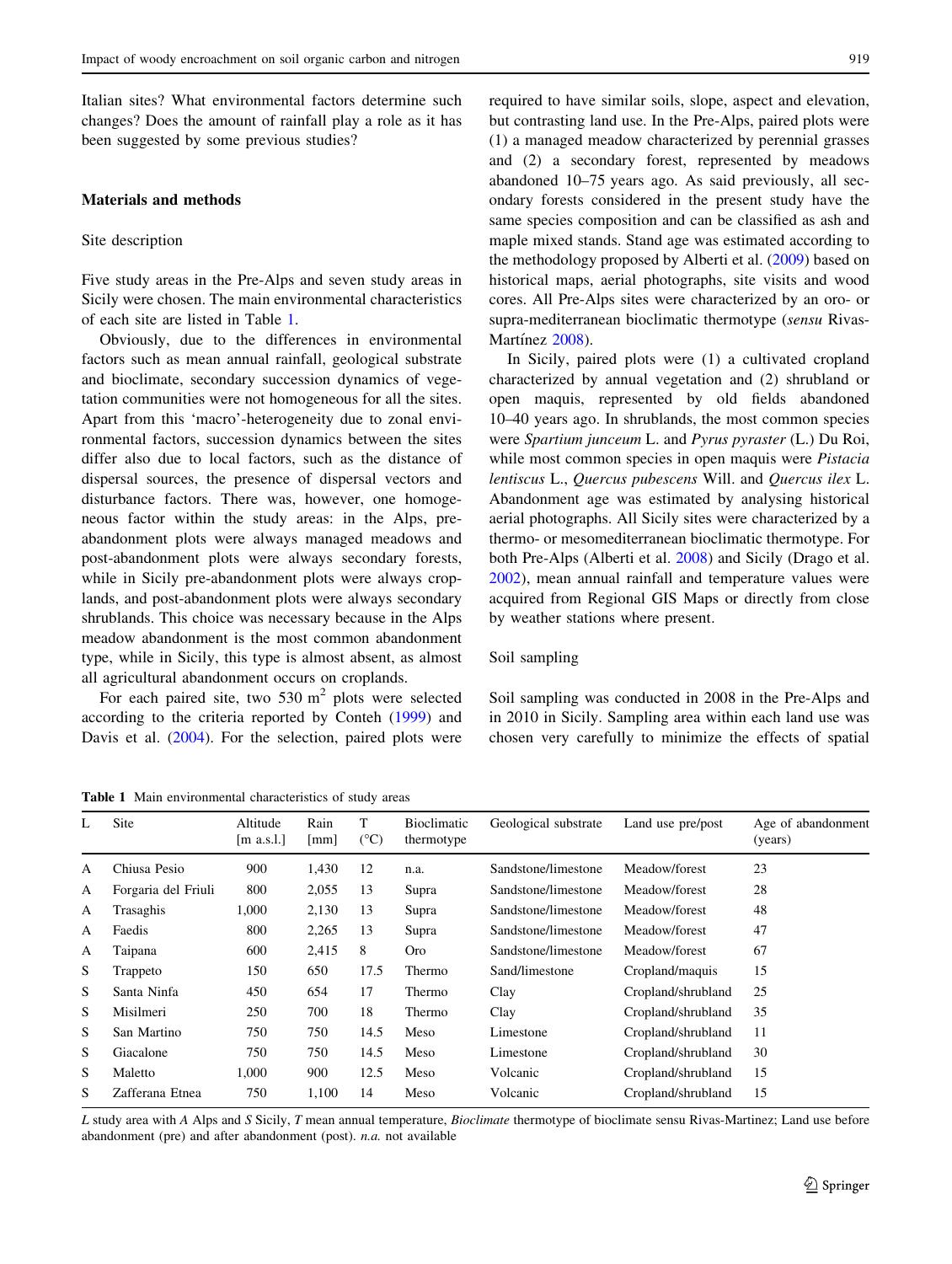variability and to represent the land use investigated. After removing the litter, mineral soil samples were collected at depths of  $0-10$  cm, and  $10-30$  cm, using a 340 and a  $680 \text{ cm}^3$  cylinder, respectively. At each site, three soil samples were collected along a transect at approximately 10 m intervals. The samples were gently broken to pass a 2-mm sieve and air dried, ground to a fine powder, treated with HCl 2:1 to remove carbonates and then analysed for organic C and N using a CHN-Elemental Analyser.

The soil organic C content was estimated in percentage terms and converted to tons per hectare using bulk density and soil depth. Bulk density of fine  $(<2$  mm) fraction of mineral soil was measured using the volume of the collected sample and the weight of sieved dry soil in the sample (Blake and Hartge [1986](#page-6-0)).

#### Statistical analysis

The scope of the paired experiment design was to compare effects of meadow/cropland to woody community transformation without initial differences in soil properties. For every paired site, we computed the soil organic C and N content change from pre- to post-abandonment as:

$$
\Delta C\% = (C_{post} - C_{pre})/C_{pre}
$$

$$
\Delta N\% = (N_{post} - N_{pre})/N_{pre}
$$

where  $C_{\text{post}} = \text{soil}$  organic C content in the post-abandonment plots and  $C_{pre}$  = soil organic C content in the preabandonment plots;  $N_{\text{post}} =$  soil organic N content in the post-abandonment plots and  $N_{pre}$  = soil organic N content in the pre-abandonment plots.

Table 2 Soil organic carbon contents, soil carbon and nitrogen changes ( $\Delta$ C% and  $\Delta$ N%, respectively) for each study site and mean values for three rainfall groups (in brackets standard deviation) (C pre

Proportional changes in soil organic C and N with woody plant invasion were then analysed on their trends in function of: (1) mean annual rainfall, (2) study area (Pre-Alps and Sicily). Data on pasture to forest plantation land use from the review of Guo and Gifford ([2002\)](#page-6-0) were also considered. In order to analyse if different levels of mean annual rainfall influence soil carbon storage, a one-way ANOVA was used to compare three levels of rainfall  $\left(\frac{1}{750} \text{ mm vs. } 750 - 900 \text{ mm vs. } > 900 \text{ mm}\right)$  with respect to the standardized ratio of total soil carbon in abandoned sites : total soil carbon in cultivated sites. One-way ANOVA was computed in combination with Holm-Sidak's method of pairwise multiple comparison (overall level of significance  $P < 0.05$ ). Statistical tests were computed with Sigma Stat 3.0.

# Results

Soil carbon contents and  $\Delta$ C% values are reported in Table 2 and Fig. [1](#page-4-0). In the Pre-Alps sites, organic soil C content in cultivated meadows ranges from 80 to  $116$  t ha<sup>-1</sup>, while their abandonment leads to a decrease in C content (post-abandonment sites:  $48-104$  t ha<sup>-1</sup>). After abandonment, most sites lost between one-third and one-half of their pre-abandonment C content. On the contrary, abandonment of cropland in the Sicilian sites leads to an increase in C content (pre-abandonment sites range from 31 to 98 t ha<sup>-1</sup>, post-abandonment sites range from 30 to  $102$  t ha<sup>-1</sup>). After abandonment, most sites gained 20–40% of their pre-abandonment C content.

mean organic carbon content in soil in the pre-abandonment site; C post means idem in the post-abandonment site)

| Site                | Precipitation (mm) | C pre $(Mg C ha^{-1})$ | C post $(M ha^{-1})$ | $\Delta C\%$ | $\Delta N$ (%) |
|---------------------|--------------------|------------------------|----------------------|--------------|----------------|
| Taipana             | 2,415              | 106.7(16.0)            | 72.6 (14.5)          | $-45$        | $-35$          |
| Faedis              | 2,265              | 84.5 (10.0)            | 48.0(4.1)            | $-43$        | $-47$          |
| Trasaghis           | 2,130              | 80.8(7.1)              | 52.9(3.0)            | $-34$        | $-41$          |
| Forgaria del Friuli | 2,055              | 99.4 (19.3)            | 67.5(2.8)            | $-32$        | $-38$          |
| Chiusa Pesio        | 1,430              | 115.7(0.0)             | 103.6(4.9)           | $-10$        | $-3$           |
| Zafferana Etnea     | 1,100              | 41.1(6.9)              | 29.5(15.0)           | $-31$        | $-7$           |
| Mean $(>900$ mm)    |                    | 88.0                   | 62.3                 | $-30$        | $-29$          |
| Maletto             | 900                | 57.7 (9.9)             | 74.7 (6.7)           | 29           | $-3$           |
| San Martino         | 750                | 98.3(6.8)              | 102.0(20.3)          | 4            | $-8$           |
| Giacalone           | 750                | 76.6 (18.7)            | 92.7(20.1)           | 21           | $-9$           |
| Mean (750–900 mm)   |                    | 77.5                   | 89.8                 | 18           | 7              |
| Misilmeri           | 700                | 59.8 $(0.0)$           | 97.7(0.0)            | 63           | 44             |
| Santa Ninfa         | 654                | 53.3(2.3)              | 89.0(5.1)            | 67           | 50             |
| Trappeto            | 650                | 31.1(2.4)              | 47.6(2.8)            | 53           | 8              |
| Mean $(< 750$ mm)   |                    | 48.1                   | 78.1                 | 61           | 34             |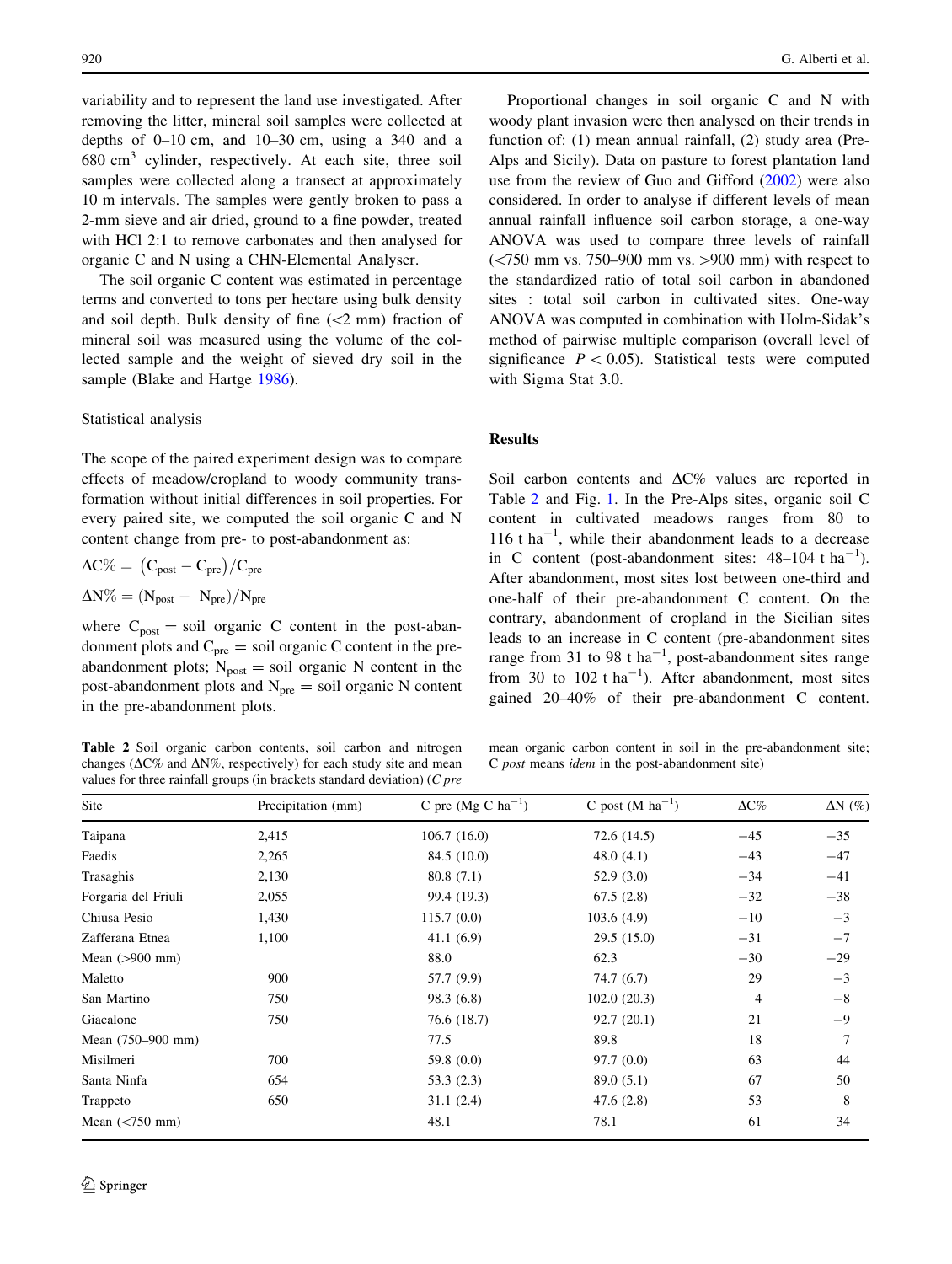<span id="page-4-0"></span>

In the site of Zafferana Etnea, we recorded a decrease in C content from pre- to post-abandonment. This site is the one with the highest rainfall value recorded in Sicily (1,100 mm).

Independently of the previous land use,  $\Delta$ C% is negative for all sites with mean annual rainfall above 900 mm, while it is positive for all sites with mean annual rainfall below 900 mm (see also Fig. 1). In addition, there is a noteworthy difference between  $\Delta$ C% values of the sites with rainfall ranges from 750 to 900 mm and the sites with rainfall ranges below 750 mm. One-way ANOVA showed that there are significant differences ( $P < 0.001$ ) between the three treatment groups. Pairwise comparison showed significant differences ( $P < 0.001$ ) for all pairwise comparisons. Thus, we can affirm that the  $\Delta$ C% varies along a rainfall gradient. Also, linear regression analyses showed that there is a correlation between mean annual rainfall and  $\Delta$ C% (linear regression computed on all sites and Guo and Gifford data:  $r^2 = 0.70$ ;  $P < 0.001$ ;  $n = 17$ ) (Fig. 2a). Particularly, the lowest values of  $\Delta$ C% depend on highest rainfall values (linear regression computed on Pre-Alps and Guo and Gifford sites:  $r^2 = 0.96$ ;  $P < 0.001$ ;  $n = 10$ ). On the contrary, high  $\Delta$ C% were determined by low rainfall values (linear regression computed on Sicilian sites:  $r^2 = 0.70; P < 0.05; n = 7$ . A similar trend in  $\Delta N\%$  was also detected for soil organic N (linear regression computed on all sites considered in the present study:  $r^2 = 0.67$ ;  $P < 0.001$ ;  $n = 13$ ; Fig. 2b), with increasing rainfall, higher amounts of N were lost. These changes in N seems to drive changes in soil organic C ( $r^2 = 0.81$ ;  $P < 0.001$ ;  $n = 13$  $n = 13$ ; Fig. 3): under low rainfall, system retained C because losses of N were compensated by a slight increase in soil C/N ratio, but with increasing rainfall, soil C was lost due to a loss of system nitrogen stocks which were not sufficiently compensated by an increase in C/N ratio (data not shown). Hence, the rainfall-driven effect on N dynamics determined changes in soil C across the rainfall gradient that mirrored the pattern shown in Fig. 2a.



Fig. 2 Soil carbon change (*panel A*) and soil nitrogen change (*panel* B) versus annual rainfall gradient with linear regressions. Circles (dash-dotted line) from cropland to shrubland/maquis sites (Sicilian study sites), Full triangles (solid line) from meadows to forest sites (Pre-Alps study sites), Empty triangles data from Guo and Gifford [2002](#page-6-0) and all sites (dashed line)

# Discussion

Regarding the Pre-Alps sites, the average soil C loss in the secondary forests  $(-30\%)$  is in accordance within the range reported by Guo and Gifford [\(2002](#page-6-0)) for forest plantations and with other studies (Paul et al. [2002;](#page-7-0) Davis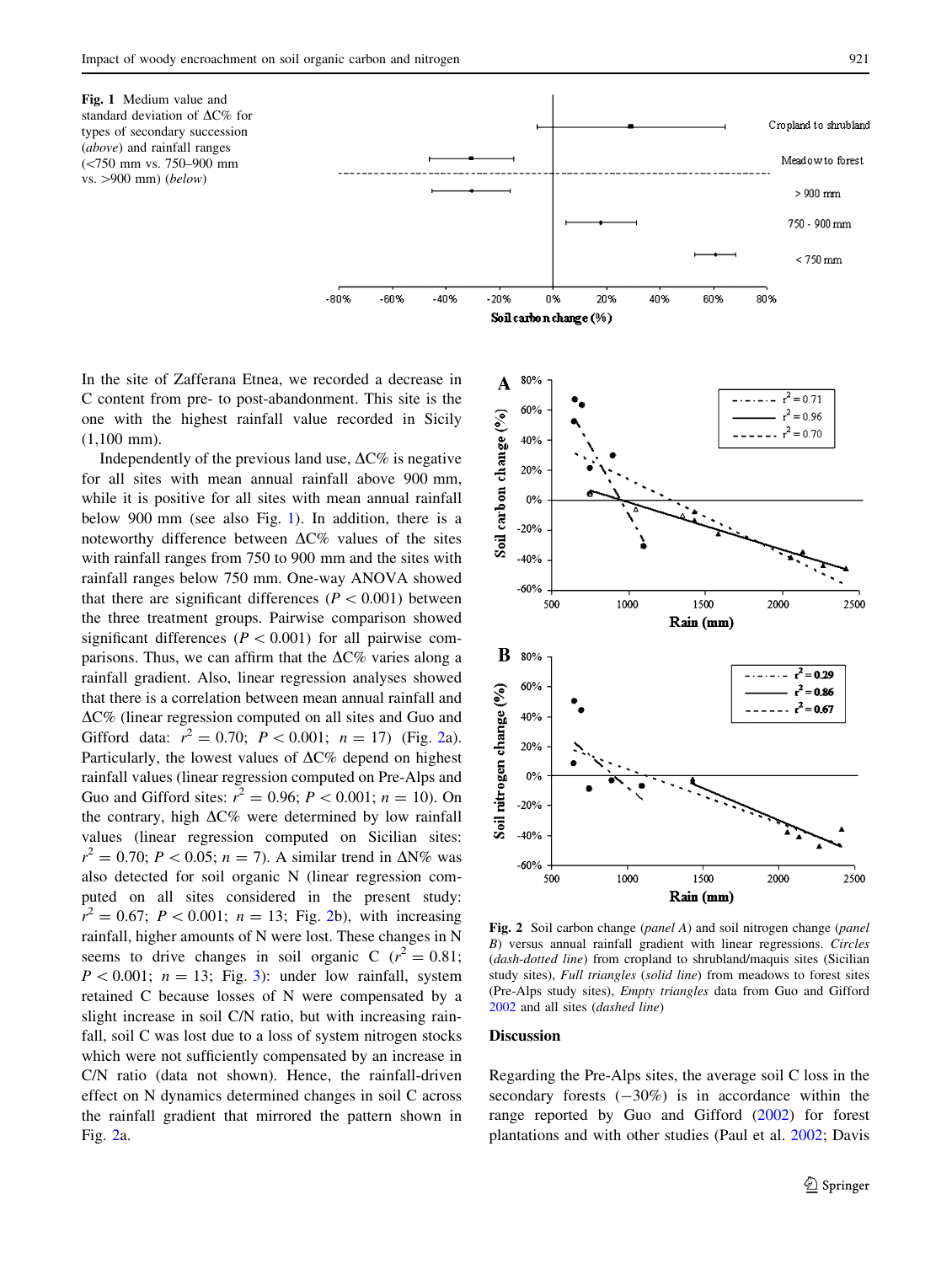<span id="page-5-0"></span>

Fig. 3 Soil carbon change versus soil nitrogen change with linear regressions. Circles (dash-dotted line) from cropland to shrubland/ maquis sites (Sicilian study sites); Full triangles (solid line) from meadows to forest sites (Pre-Alps study sites), all sites (dashed line)

and Condron [2002](#page-6-0); Alberti et al. [2008\)](#page-6-0). On the contrary, Hooker and Compton [\(2003](#page-6-0)) reported an annual increase in soil C of  $0.52 \text{ Mg}$  C ha<sup>-1</sup> year<sup>-1</sup> and also an annual decrease in soil N of  $-12.4$  kg N ha<sup>-1</sup> year<sup>-1</sup>, in a coniferous secondary succession (Pinus strobus L.), and similar results are reported by Thuille et al. ([2000\)](#page-7-0) in a chronosequence of Norway spruce (Picea abies K.) stand regenerating on abandoned meadows in the Southern Alps. These differences can be explained by the high precipitations (Paul et al. [2002](#page-7-0); Jackson et al. [2002](#page-6-0)), the vegetation type (mixed broadleaf forest), the previous land use (Piussi [2000\)](#page-7-0) and the long time lags for changes in litter inputs. Concerning the last point, organic matter in the abandoned grassland continued its decomposition while young trees did not begin to contribute to soil organic C pools through the production of litter and woody products. For example, Alberti et al. ([2008\)](#page-6-0) reported that 75 years may be a too short period to observe an increase in soil C after colonization even though litter is still accumulating in the 75-year-old stand. Also, Jackson et al. ([2002\)](#page-6-0) reported a strong link between soil C stock change and rainfall: the higher the annual precipitation, the higher the C loss from soil after conversion. Moreover, regenerating forests produce litter that is more resistant to decomposition compared to the residues produced by previous agricultural crops, and tree roots are less important as a source of organic matter than grass roots because a large fraction of tree roots survive intact for many years. This could also explain the reduction in soil C content with secondary succession.

In Sicily, we found the highest soil carbon accumulation after abandonment in the driest sites.

It can be speculated that the differences in soil organic carbon dynamics are dominated by the different land use conversions (cropland to forest versus meadow to forest); however, Fig. [2a](#page-4-0) shows that within the land use conversion type, the relationship with rainfall is rather evident, indicating that it plays a fundamental role in determining gain or losses of carbon.

Furthermore, it is noteworthy that in our data set there seem to be two threshold values for soil carbon accumulation: the first one is 900 mm of mean annual rainfall, which separates the negative from the positive ratio values; the second one is 750 mm, which divides the positive values in two groups of sites. Most interestingly, this threshold of 750 mm corresponds exactly to a bioclimatic threshold: our sites with <750 mm mean annual rainfall are classified as thermo-mediterranean sites, while the ones  $>750$  mm are classified as mesomediterranean sites (Drago et al. [2002\)](#page-6-0). Since bioclimatic thermotype sensu Rivas-Martínez  $(1944, 2008)$  $(1944, 2008)$  $(1944, 2008)$  $(1944, 2008)$  $(1944, 2008)$  is calculated using mean annual temperature, mean of the maximum temperatures of the coldest month and mean of the minimum temperatures of the coldest month, but not rainfall values, apart from rainfall, also temperature could, thus, play a role as an environmental factor influencing soil carbon accumulation after abandonment.

The present study also showed a change in soil N stock after land use change. It is noteworthy that other studies (e.g. Halliday et al. [2003](#page-6-0); Kirschbaum et al. [2008\)](#page-6-0) have reported that changes in soil C can be understood only considering the N budget. In fact, according to Rastetter et al. ([1992\)](#page-7-0), changes in C storage in N-limited ecosystem are mainly governed by changes in three biogeochemical cycles: (1) changes in total N stocks, (2) changes in C/N ratios in key pools and (3) redistribution of N among pools with different C/N ratio. The strong increase in N loss rates with increasing rainfall found in the present study could be mainly due to the drainage from the system according to previous studies (Parfitt et al. [1997,](#page-6-0) [2003;](#page-6-0) Scott et al. [1999](#page-7-0); Randall and Ila [2001\)](#page-7-0). Moreover, some modelling studies (Halliday et al. [2003;](#page-6-0) Kirschbaum et al. [2008](#page-6-0)) reported that C losses may occur only if there is a substantial decrease in soil N stock and that the rate of change in both C and N stocks is related to annual rainfall. The N stock increase in our Mediterranean sites can be explained by a progressive inhibition of nitrification under semiarid conditions (Carreira et al. [1994\)](#page-6-0) and has been previously reported in literature (Robertson and Vitousek [1981;](#page-7-0) Bonet [2004\)](#page-6-0).

# **Conclusions**

The question whether wood encroaching can represent a sink or source of carbon is still an intriguing question that shows multiple facets according to a number of driving factors. Although we are still not able to provide a fully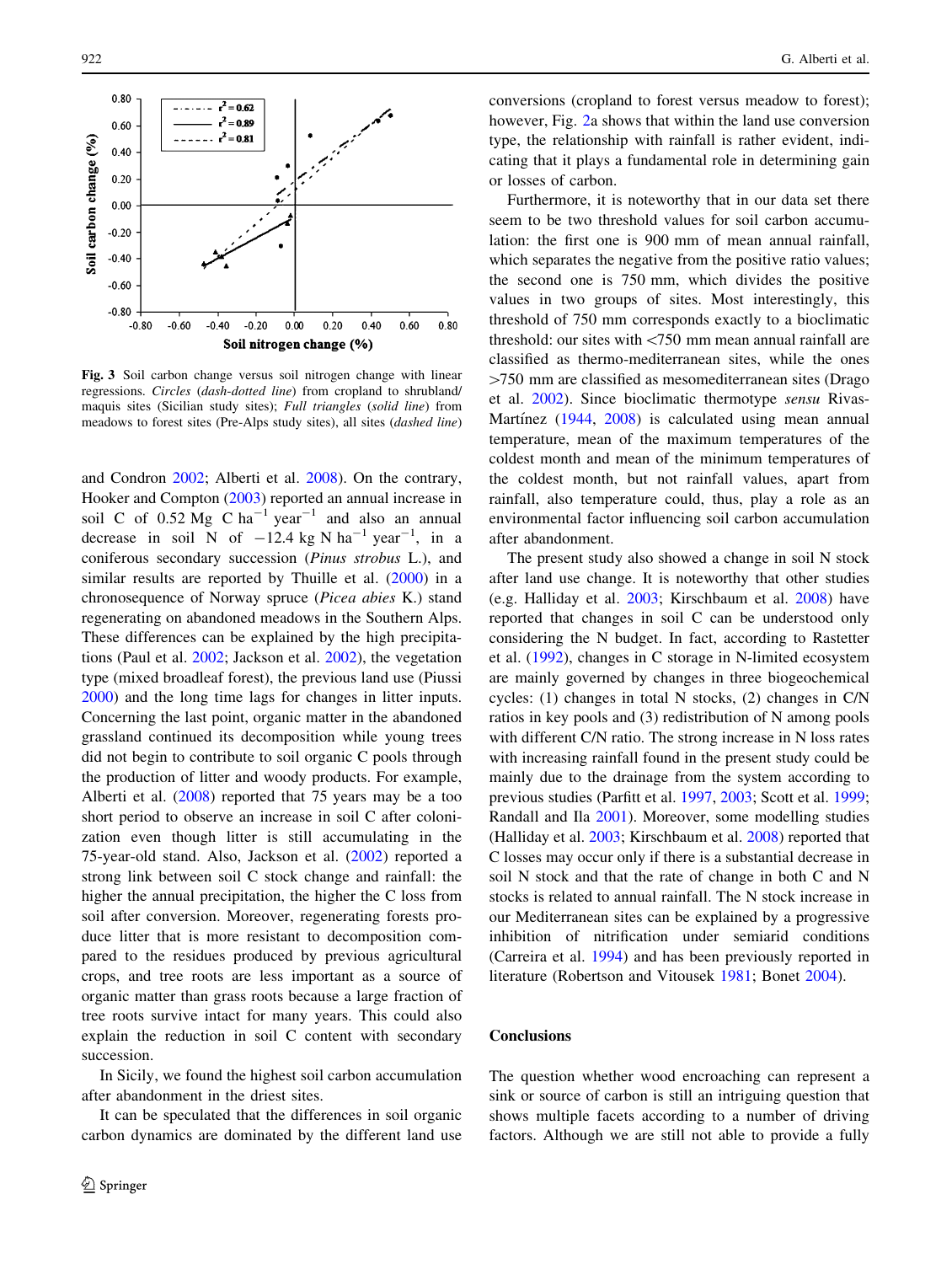<span id="page-6-0"></span>detailed analysis of the process, the results presented in this paper highlighted the importance of rainfall regime in determining gain or losses in soil organic carbon.

The results reported in the present work indicate that the changes in soil organic C during secondary succession in abandoned grasslands or croplands can be explained by differences in rainfall regimes. The present study underlines the fact that reductions in soil C after woody encroachment are possible in systems characterized by high rain levels where significant N losses can occur. Thus, losses of C are generally restricted to environment that receive large amount of rain and are dominated by drainage such as those in Eastern Alps. Further researches are needed to better understand the role of N in carbon depletion during secondary successions in wet environments, and data are still lacking for central Italy where the succession processes may have been occurred following different patterns (Piussi [2002](#page-7-0)).

Acknowledgments This work was financially supported by the Italian government through the FIRB project ''Carboitaly'', the PRIN project "Methodologies for  $CO<sub>2</sub>$  uptake accounting in agricultural and forest ecosystems'' and PRIN project ''The impacts of secondary succession processes on carbon storage in soil and biomass and on biodiversity and the role of dispersal centres and vectors for recolonization processes''. We would like to thank Diego Chiaba` for the help during field campaigns and lab analysis.

# References

- Alberti G, Peressotti A, Piussi P, Zerbi G (2008) Forest ecosystem carbon accumulation during a secondary succession on Eastern Prealps (Italy). Forestry 81:1–11
- Alberti G, Peressotti A, Piussi P, Zerbi G (2009) Structure and stand development of secondary forests in Eastern Prealps (Italy). Dendrochronologia 27:173–181
- Blake GR, Hartge KH (1986) Bulk density. In: Klute A(ed) Methods of soil analysis, Part 1, 2nd Edn. Agronomy Monograph, vol 9. American Society of Agronomy, Madison, WI, pp 363–375
- Bonet B (2004) Secondary succession of semi-arid Mediterranean old-fields in south-eastern Spain: insights for conservation and restoration of degraded lands. J Arid Environ 56:213–233
- Carreira JA, Niell FX, Lajtha K (1994) Soil nitrogen availability and nitrification in Mediterranean shrublands of varying fire history and successional age. Biogeochemistry 26:189–209
- Conteh A (1999) Evaluation of the paired site approach to estimating changes in soil carbon. Discussion paper 3, of Appendix 6 to Technical Report No 2. Australian Greenhouse Office, Camberra
- Corona P, Pompei E, Scarascia Mugnozza G (2005) Stima probabilistica del tasso di espansione annua e del valore al 1990 della superficie forestale nella Regione Abruzzo. Forest@ 2(2): 178–184
- Costa G e La Mantia T (2005) Il ruolo della macchia mediterranea nello stoccaggio del carbonio atmosferico. Foresta@ 2(4): 378–387. Online: <http://www.sisef.it/>
- FAO Database (2001) [http://faostat.fao.org/faostat/collections?subset=](http://faostat.fao.org/faostat/collections?subset=agriculture) [agriculture.](http://faostat.fao.org/faostat/collections?subset=agriculture) Last accessed Nov2010
- Davis M, Condron L (2002) Impact of grassland afforestation on soil C in New Zealand: a review of paired site studies. Aust J Soil Res 40:675–690
- Davis MR, Allen RB, Clinton PW (2003) Carbon storage along a stand development sequence in a New Zealand Nothofagus forest. Fort Ecol Manag 177:313–321
- Davis M, Wilde H, Tate K (2004) Using paired plots to verify soil carbon change associated with land-use change as predicted from historical soil inventory. SuperSoil 2004: 3rd Australian New Zealand soils conference, University of Sydney, Australia, 5–9 Dec 2004. Published on CDROM. Website: [http://www.](http://www.regional.org.au/au/asssi/) [regional.org.au/au/asssi/](http://www.regional.org.au/au/asssi/)
- Dawson JJC, Smith P (2007) Carbon losses from soil and its consequences for land management. Sci Total Environ. doi: [10.1016/j.scitotenv.2007.03.023](http://dx.doi.org/10.1016/j.scitotenv.2007.03.023)
- Debussche M, Escarré J, Lepart J, Houssard C, Lavorel S (1996) Changes in Mediterranean plant succession: old-fields revisited. J Veg Sci 7:519–526
- Dixon RK, Brown S, Houghton RA, Solomon AM, Trexler MC, Wisniewski J (1994) Carbon pools and flux of global forest ecosystems. Science 263:185–190
- Drago A, Lo Bianco B, Monterosso I (2002) Atlante climatologico della Sicilia. Assessorato agricoltura e foreste. Servizio informativo agrometereologico siciliano. Regione siciliana
- Ellenberg H (1982) Vegetation Mitteleuropas mit den Alpen. Ulmer Verlag, Stuttgart
- Gingrich A, Karl-Heinz Erb KH, Krausmann F, Gaube V, Haberl H (2007) Long-term dynamics of terrestrial carbon stocks in Austria: a comprehensive assessment of the time period from 1830 to 2000. Reg Environ Change 7:37–47
- Guo LB, Gifford RM (2002) Soil carbon stocks and land use change: a meta analysis. Glob Change Biol 8(4):345–360
- Halliday JC, Tate KR, McMurtrie RE, Scott NA (2003) Mechanisms for changes in soil carbon storage with pasture to Pinus radiata land-use change. Glob Change Biol 9:1294–1308
- Hooker TD, Compton JE (2003) Forest ecosystem carbon and nitrogen accumulation during the first century after agricultural abandonment. Ecol Appl 13(2):299–313
- Jackson RB, Banner JL, Jobbagy EG, Pockman WT, Wall DH (2002) Ecosystem carbon loss with woody plant invasion of grasslands. Nature 418:623–626
- Kirschbaum MUF, Guo LB, Gifford RM (2008) Why does rainfall affect the trend in soil carbon after converting pastures to forests? Possible explanation based on nitrogen dynamics. For Ecol Manag 255:2990–3000
- Knops JMH, Tilman D (2000) Dynamics of soil nitrogen and carbon accumulation for 61 years after agricultural abandonment. Ecology 81(1):88–98
- Kuemmerle T, Muller D, Griffiths P, Rusu M (2009) Land use change in Southern Romania after collapse of socialism. Reg Environ Change 9:1–12
- La Mantia T, Oddo G, Rühl J, Furnari G, Scalenghe R (2007) Variazione degli stock di carbonio in seguito ai processi di abbandono dei coltivi: il caso studio dell'isola di Pantelleria (Tp). In: a cura di E. Lingua, R. Marzano, G. Minotta, R. Motta, A. Nosenzo, G. Bovio (eds) Atti V° Congresso SISEF: Foreste e Societa`—Cambiamenti, Conflitti, Sinergie Grugliasco(TO), 27–20 Settembre2005. Foresta@ vol 4. no. 1 (Mar 2007), 102–109
- La Mantia T, Rühl J, Pasta S, Campisi D, Terrazzino G (2008) Structural analysis of woody species in Mediterranean old fields. Plant Biosyst 142(3):462–471
- Lal R (2004) Soil carbon sequestration impacts on global climate change and food security. Science 304:1623–1627
- Mather AS (1992) The forest transition. Area 24(4):367–379
- Parfitt RL, Percival HJ, Dahlgren RA, Hill LF (1997) Soil and solution chemistry under pasture and radiata pine in New Zealand. Plant Soil 91:279–290
- Parfitt RL, Scott NA, Ross DJ, Salt GJ, Tate KR (2003) Land-use change effects on soil C and N transformations in soils of high N